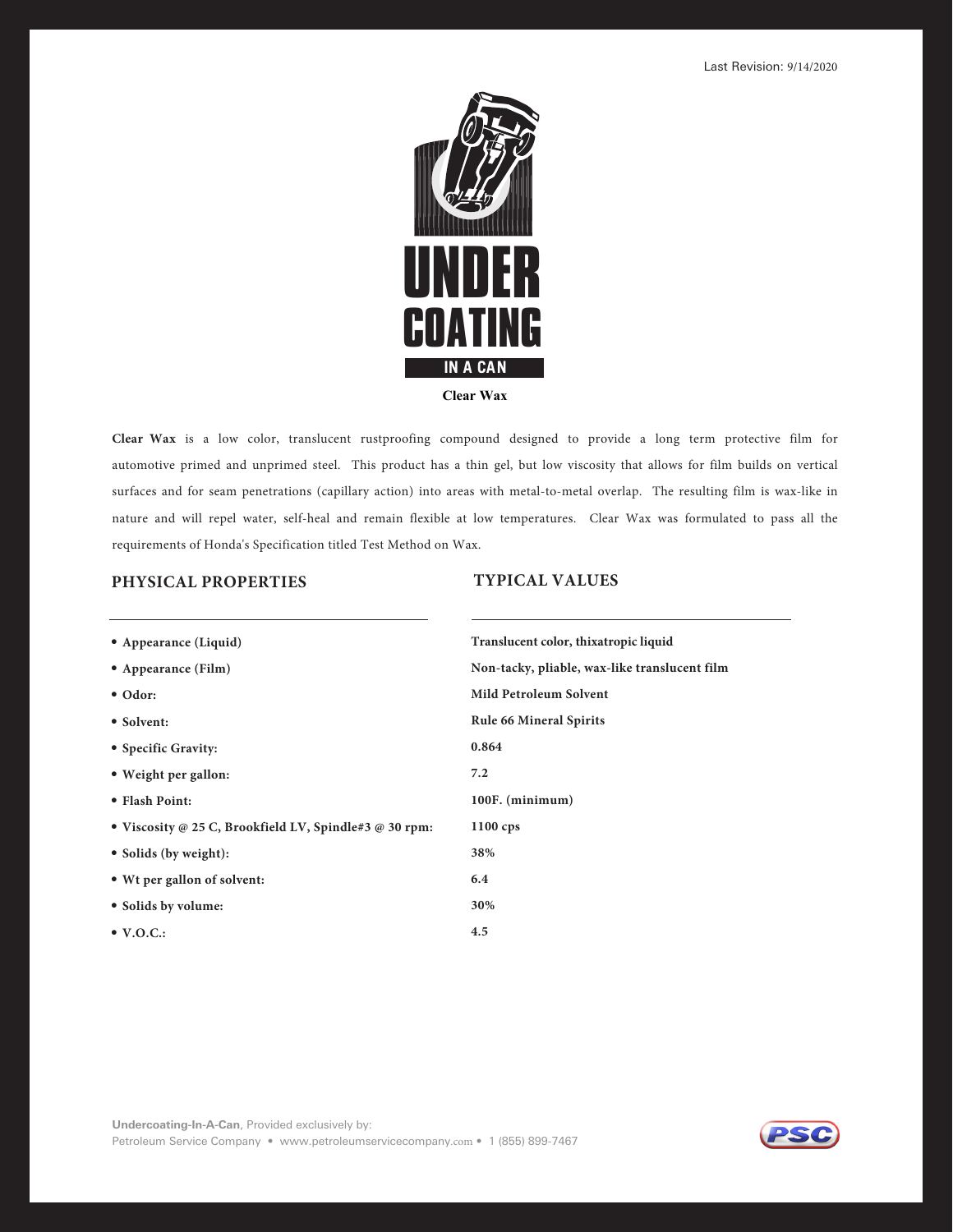

# **Performance Properties**

*Note: All panels were prepared according to Honda's test method on waxes. Dry film thickness of Clear Wax on 4X12 automotive grade cold rolled steel panels was 1.2 to 2 mils dry for all corrosion tests. Panels were air dried for 24 hours before testing.* 

| Salt Spray, 500 hrs., Scribed:               | Pass, no corrosion or degradation of film. |
|----------------------------------------------|--------------------------------------------|
| Scrap Cycle Test (3 Cycles):                 | Pass, no corrosion or degradation of film. |
| Humidity Test 500 Hrs.:                      | Pass, no corrosion or degradation of film. |
| High Temperature Sag Resistance 1 Hr @ 100°C | Pass, no flow of film.                     |
| Top Coat Paint Stain 8 Hrs @ 80°C            | Pass, no effect on automotive paint.       |